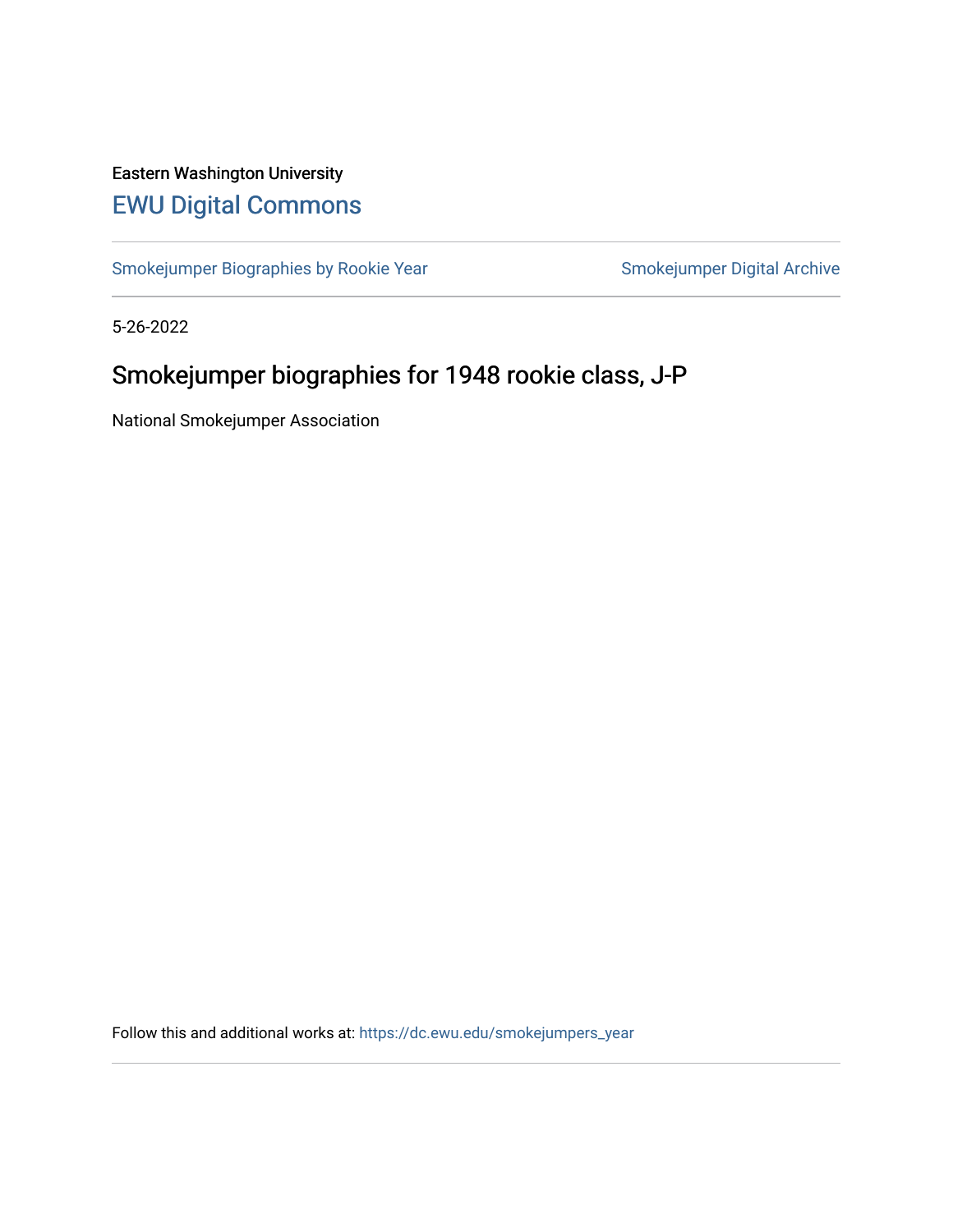#### **Smokejumper biographies for 1948 rookie class J-P**

#### **Starr Jenkins (Cave Junction '48)**

NSA Life Member Starr Jenkins, 95, died February 15, 2021, in San Luis Obispo, California. He was born in Chicago on June 1, 1925. Starr entered the Navy at 17 during WW-II but was then given an appointment to West Point. Starr liked the Navy and, after six months at West Point, found a way to leave the Army and return to the Navy, being stationed at Treasure Island in the San Francisco Bay. After his discharge at the end of WWII, Starr entered the University of New Mexico where he got his BA in 1948. He rookied at Cave Junction in 1948 and transferred to Missoula for the 1949 season.

 Starr got his master's degree at Stanford, and his Ph.D. back at the University of New Mexico. In 1961 Cal Poly, San Luis Obispo, hired him to teach English and Literature, a career he loved for 28 years. Summers, he frequently worked as a Park Ranger in Yosemite. His article published in the magazine *Nature* about what needed to be done to control and offset environmental damage from overcrowding in Yosemite was picked up by the U.S. Secretary of Interior, who implemented all 14 of Starr's recommendations.

 Starr's non-fiction and fiction articles and stories were published in *Look Magazine*, *Life Magazine*, the *Saturday Evening Post*, *Man Against Nature*, and he published several books like *Brothers in the Sky-49* about adventures smoke jumping. He was also a frequent contributor to *Smokejumper* magazine over the years. Starr's brother **Hugh** (MSO-49) was killed in Korea December 24, 1953, and posthumously awarded the Silver Star.

#### **Arthur Walter Jensen** (Missoula '48)

 Art, 33, died October 28, 1960, in the crash of a Northwest Orient Airlines DC-4 in flight from Spokane, Washington, to Missoula, Montana, killing all 12 aboard. He was returning after a trip to inspect firefighting equipment for the Forest Service. "Art was a specialist on fire equipment for the government, having majored in forestry at Iowa State University." He jumped at Missoula 1948-50.

### **Walt Johnson** (Missoula '48)

 Walt was born March 3, 1929, in Lynchburg, Virginia. When he was in high school in Montvale, Virginia, he got over 300 hours fighting wildfire in two of the eastern forests due to lack of manpower created by WWII. Walt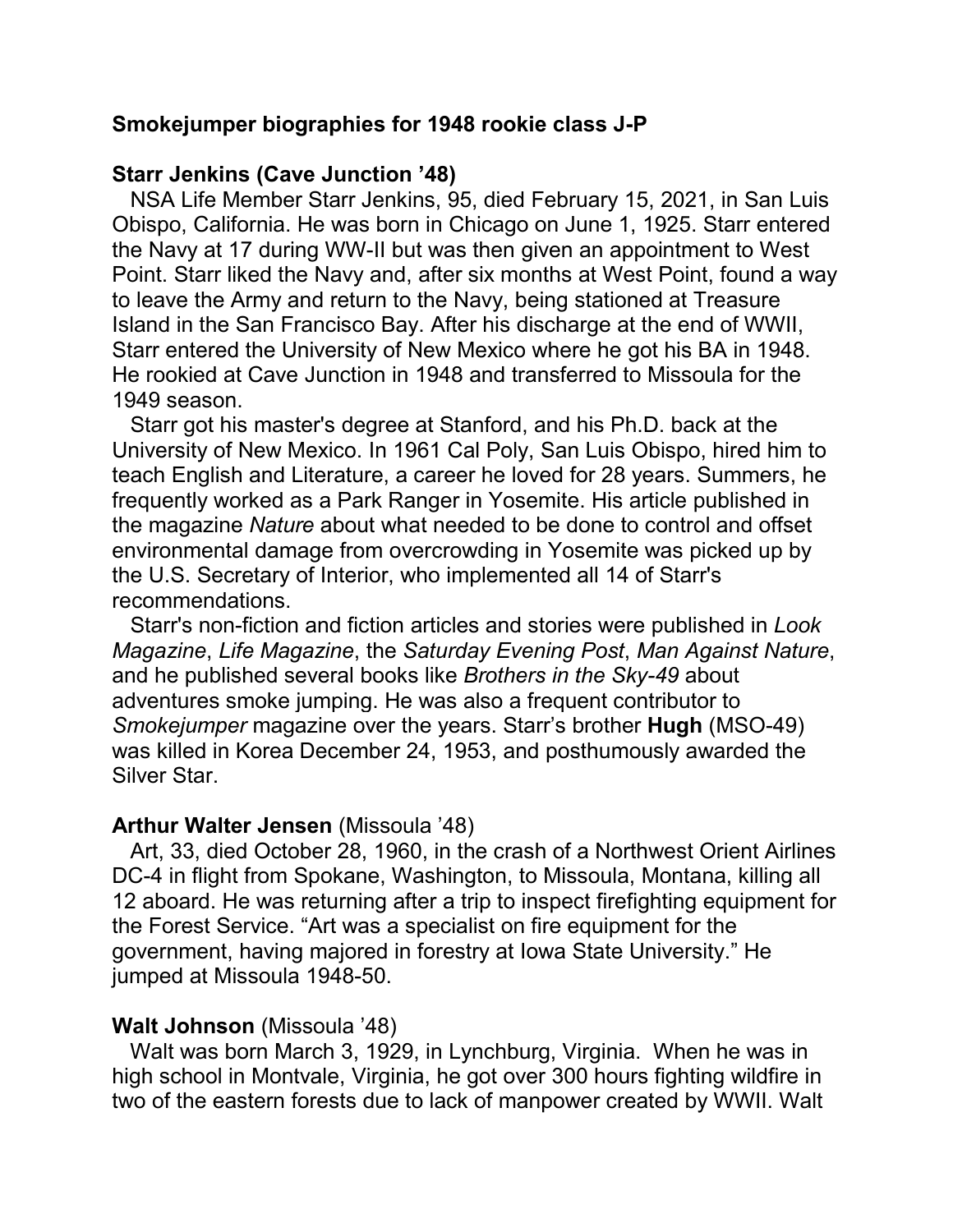went to BYU in Provo, Utah in 1946 and worked for the USFS in Blister Rust Control during the '47 summer. He rookied at Missoula in '48, went to Grangeville and on to Castle Creek R.S. where he spent the summer doing trail maintenance—no fire jumps.

 Walt enlisted in the USAF in 1951 and retired in 1971 as a Major. He served as a flight instructor and fighter examiner for T-39 (Saberliner) and C-131 (Convairs) at Andrews AFB. He graduated from the University of Maryland that year and went on to become a flight instructor at two different airports.

 Walt related on unscheduled parachute jump while being stationed at Langley AFB, VA, in 1961. "I was the back seat of a T-33 trainer shooting takeoffs and landings when the engine came unglued at about 1,000 feet. I squeezed the triggers on my seat. The chute deployed and I swung about three times before landing in about four feet of water." Walt is living in Rocky Mount, Virginia.

#### **Joseph Gudmond Kaarhus** (Cave Junction '48)

 Joe died December 17, 1982. He was born August 5, 1926, in Eugene, Oregon. He served in the Navy during WWII 1944-46. His occupation in 1963 was listed as Cabinet maker. He jumped at Cave Junction during the 1948 season. He is pictured in the Oregon State yearbook in 1947.

#### **Lyle O. Kile** (North Cascades '48))

 Les was born in 1927 in central Wisconsin and became the first person in his family to attend high school. With three older brothers already in the war (WWII), his mother fought hard to keep Les from being drafted. In 1947 he and one of his brothers headed west on a Harley to "see the world." They ended up in Wenatchee and worked picking fruit for the summer.

 Les returned to Wenatchee in the spring of 1948, heard the USFS was hiring firefighters to parachute into fires. After an interview, he was signed up a told to report to the smokejumper base at Winthrop.

 Francis Lufkin was the head man and Jim Allen was in charge of training. Roy Goss and Elmer Nuefeld were the squadleaders and Ken Benish was the pilot.

 Les graduated from Eastern Washington University in 1954 with a teaching degree and taught for 28 years in Chelan County. Along the way he and his wife purchased 3,000 acres and went into the cattle business. Les jumped at NCSB 1948-51 and worked as an aerial observer for the Wenatchee NF 1951-52.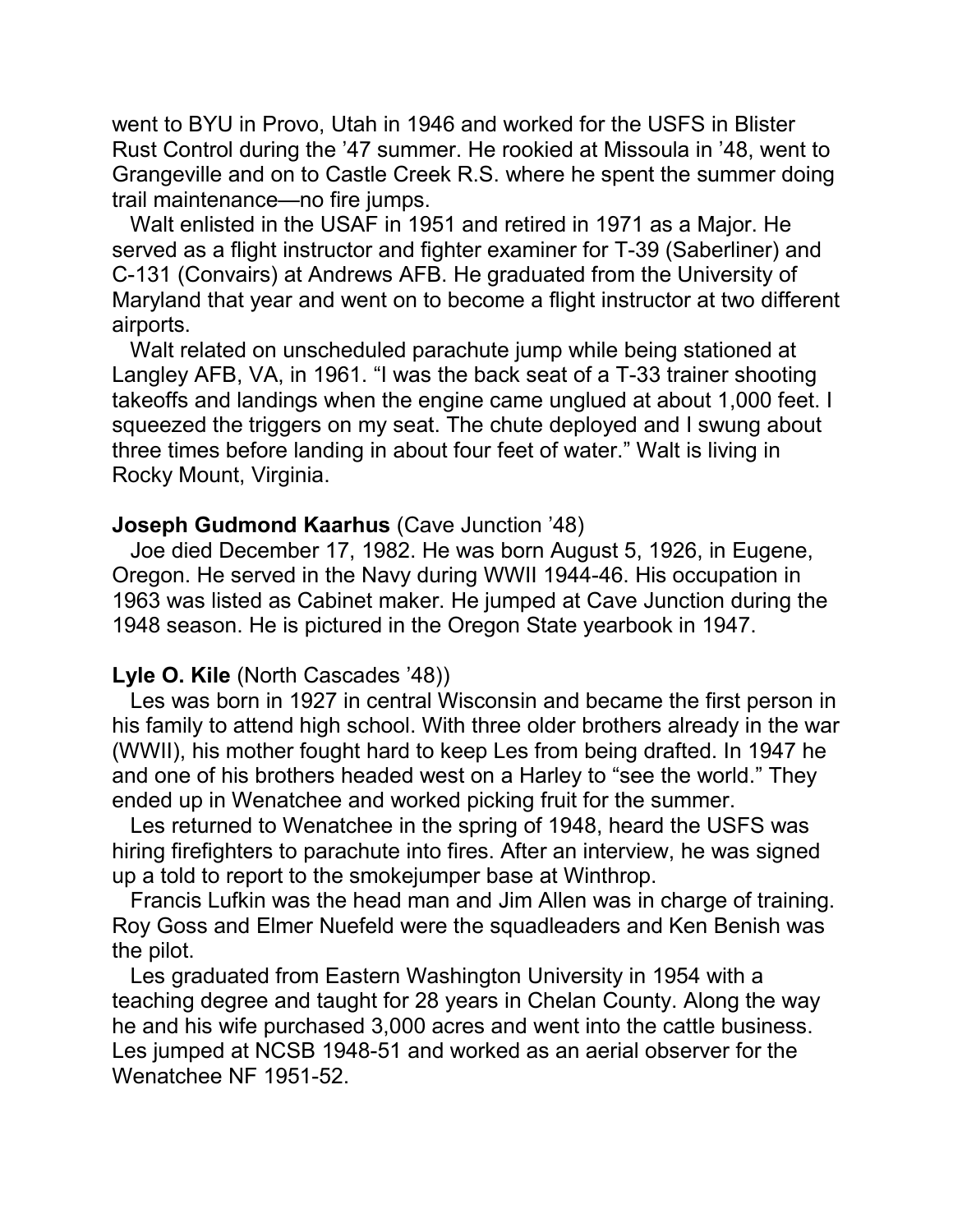### **Paul George Kovaleff** (Cave Junction '48)

 Paul, 64, died January 19, 1994, in Aloha, Oregon, from cancer. He was born July 14, 1929, in Portland, Oregon. Paul joined the Navy in 1949 and later worked for Western Union in a managerial position for 30 years. He jumped at Cave Junction 1948-49.

## **Raymond E. Kruse** (Missoula '48)

 Ray, 74, died June 25, 1994, in Fallbrook, CA from emphysema. He was born November 9, 1919, in Jersey City, NJ. He was a paratrooper with the 13th Airborne Division during WWII and moved to California after his retirement in 1979. He jumped at Missoula during the 1948 season.

## **Gerald J. Linton** (Missoula '48)

 Jerry, 83, died July 18, 2011, in Spokane, Washington. He was born in Priest River, Idaho, June 24th, 1928, and graduated from West Valley High School in Spokane in 1946. Jerry attended Montana State University in 1948-49 and the Commercial Trades Institute in Chicago in 1950.

 He was drafted into the Army in January 1951, serving a two-year stint in the 231st Combat Engineers Battalion "A" Company. Jerry jumped from Missoula in 1948 and 1949, but already had Forest Service experience as he had worked in the Blister Rust Control Project during summers in high school. He volunteered to jump in the Lolo National Forest to help find and recover an injured hunter.

 Jerry had a 30-year career with Sears Appliance's in Spokane, Washington. He went skydiving on his 63rd and 80th birthdays and attributed his great physical appearance to attitudes and work from his early jobs with the Forest Service and smokejumping. He was a life member of the NSA.

## **Jack F. Mathews** (Missoula '48)

 Jack died January 12, 2001, at his home in Santa Barbara, California. He was one of the early CIA recruits from the smokejumpers and spent his entire career with the agency. Jack is mentioned many times in books about the "Secret War" in SEA. He jumped at Missoula 1948,50-51.

## **Joe Hugh McCauley** (North Cascades '48)

 Joe died October 22, 2008, in Twin Falls, Idaho. He was born July 31, 1929, Okanogan, Washington. Joe finished rookie training but quit to go into the Army.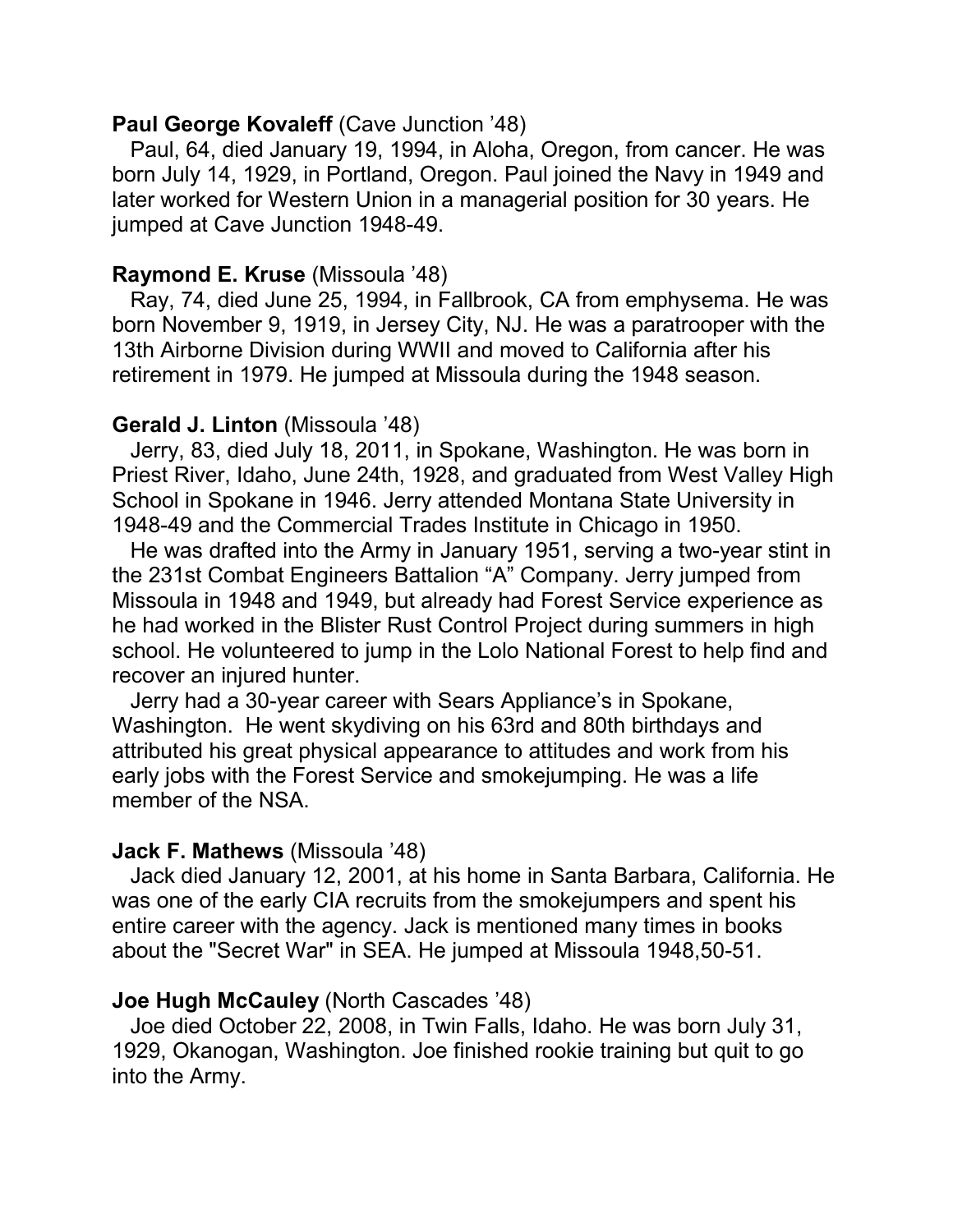### **James L. McCormick** (McCall '48)

 James jumped at McCall 1948, '50, and at Idaho City 1949. Possible but not confirmed: James Louis McCormick born January 15, 1924, Parma, Idaho. Died Oct. 1, 1973, Los Angeles, CA.

# **Les McDevitt** (North Cascades '48)

 Les, 87, died May 27, 2016, in Ponte Vedra Beach, Florida. He was born August 1, 1928, in Cincinnati, Ohio. He graduated from St. John's Military School in Delafield, Wisconsin, and attended the University of Cincinnati. Les enlisted in the US Navy and served five years as a carrier fighter pilot on the USS midway. He was a Navy Reservist for fifteen years and retired as a Commander. Following active duty, he was a commercial pilot for Pan American World Airways where he captained 747 jumbo jets for 33 years. Les jumped at NCSB 1948-50 and was a Life Member of the NSA.

# **Terrence D. McMullen** (McCall '48)

 Terry died February 4, 2010, in Reno, Nevada. He graduated from Boise High School in 1947 and then from the University of Idaho in 1952 with a degree in business. Terry was a 1st Lt. in the 82nd Airborne during the Korean War. He was a successful businessman in the Reno area for over 40 years. Terry jumped five seasons at McCall and Idaho City.

## **Philip Rolla McVey** (Missoula '48)

 Phil, 22, died August 5, 1949, along with 11 other Missoula smokejumpers in the Mann Gulch Fire. He was born April 1, 1927, in Choteau, Montana, and served in the Navy 1945-46. Phil attended grammar schools in North Port, Washington, and graduated from high school at Browning, Montana. He attended the University of Montana for one year and was described as "one of the many semi-pro baseball players among the smokejumpers."

## **James L. "Jim" Murphy** (Missoula '48)

 In high school Jim worked three summers as a lookout fireman for the USFS in the Lolo District. In 1948 he became a smoke jumper for the 1948- 50 summers while in college making nine fire jumps.

 Jim graduated from the Univ. of Montana in 1951 with a degree in accounting and went into the USAF as a 2nd Lt during the Korean war. After release from active duty, he worked for the Univ. of Nevada and then joined a local CPA firm as an accountant,

 During his accounting career, he became a partner in the firm which eventually merged with the big national firm of Grant Thornton. "In the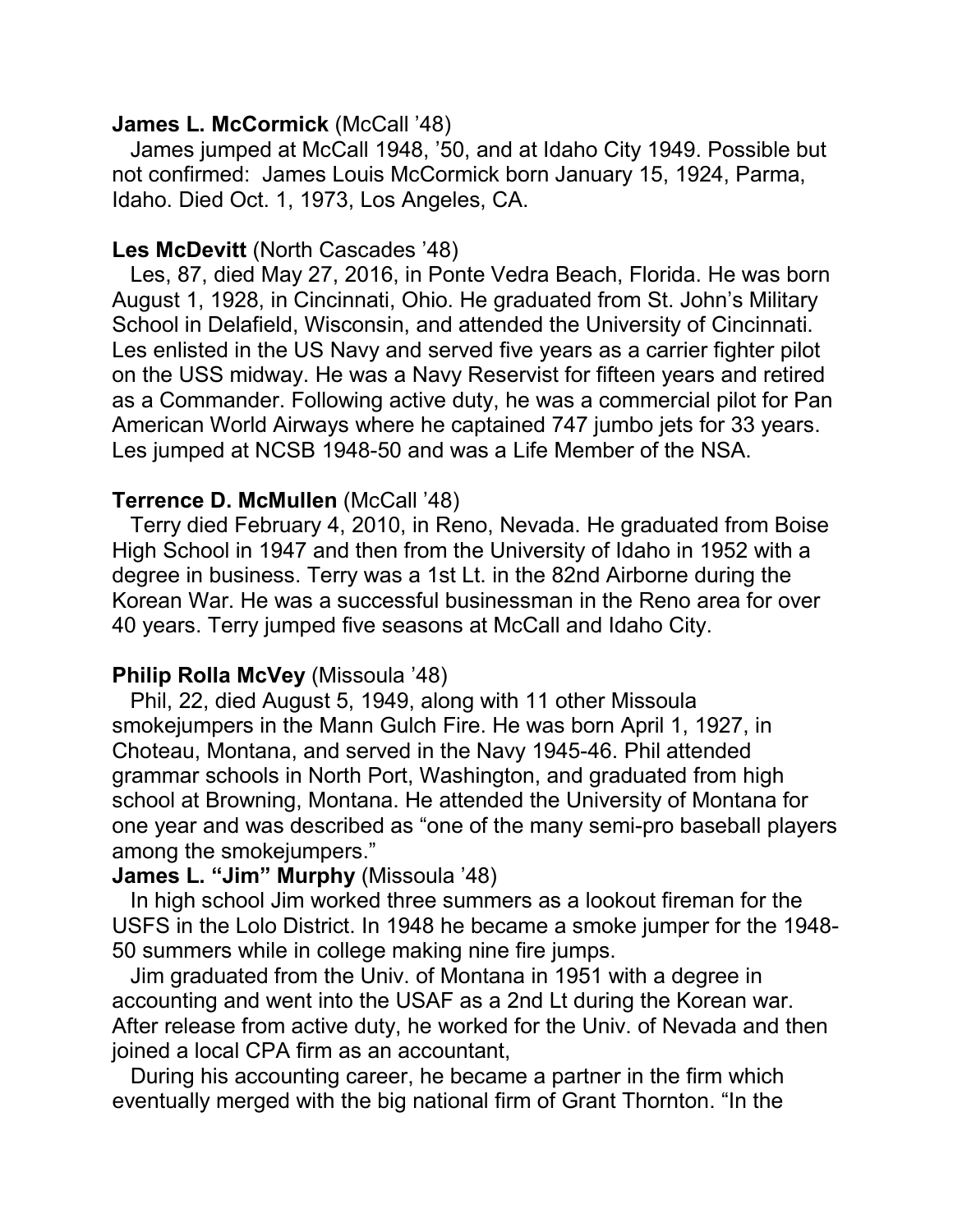many years until I retired, and I still work, I was Pres of the Nevada CPA organization. I was elected to the Executive Board for six years at Grant which involved the management activities for the then 360 partner firm."

 "After being separated from the Air Force I remained in the reserve forces for a full 30 years and went on active duty annually and occasionally during the year. The last 12 years, until I retired in 1981, I was assigned to the Air Force Academy as a Liaison Officer, became a Colonel, and was the leader of these activities for the state of Nevada, a stressful activity during the Vietnam War."

 "After stepping back from my accounting career, I was elected to the Board of Directors of a major utility company and served for 12 years on various committees including the Audit Committee. I also became a trustee in 1983 of the Bill and Moya Lear Trust (the Learjet founder and other aviation projects) and am currently still active in that position."

 "I credit the USFS for the three summers when in high school and the three summers as a jumper as creating much of my successes in life through all of the fun and adventure that has been so important in my life."

 "In 1948 the Missoula jumpers had some 160 active jumpers, especially those men who visioned and brought to life the whole organization. Many of my high school classmates became jumpers, including my brother, as it was the thing to do in those years."

 "In my first year some of our chutes were of the old army types and were quickly discarded. Because of the large group at Missoula, I did not get a lot of fire jumps. I was lucky to have missed the Mann Gulch fire as I had just made the jump list after returning from a fire in Idaho."

 "One of my jumps was for a movie that became 'Red Skies of Montana.' Another was in October to find a lost hunter in the Middle Fork area of Idaho which was written up in the Missoula paper. So, I have concluded that all the many experiences I had as a teenager gave me the confidence and encouragement to do most anything that was productive. It was a great time in my life, and I am proud to have been a jumper all those years ago." Jim is NSA Life Member #8.

#### **Harry E. Noel** (Missoula '48)

 Harry died June 12, 2007. He jumped at Missoula in 1948 and 1949 after working as a fire lookout. Harry graduated from the University of Montana and later was an U.S. Air Force pilot. He retired from the insurance and real estate business in Bozeman, Montana.

#### **Edward Arthur Nurse** (Missoula '48)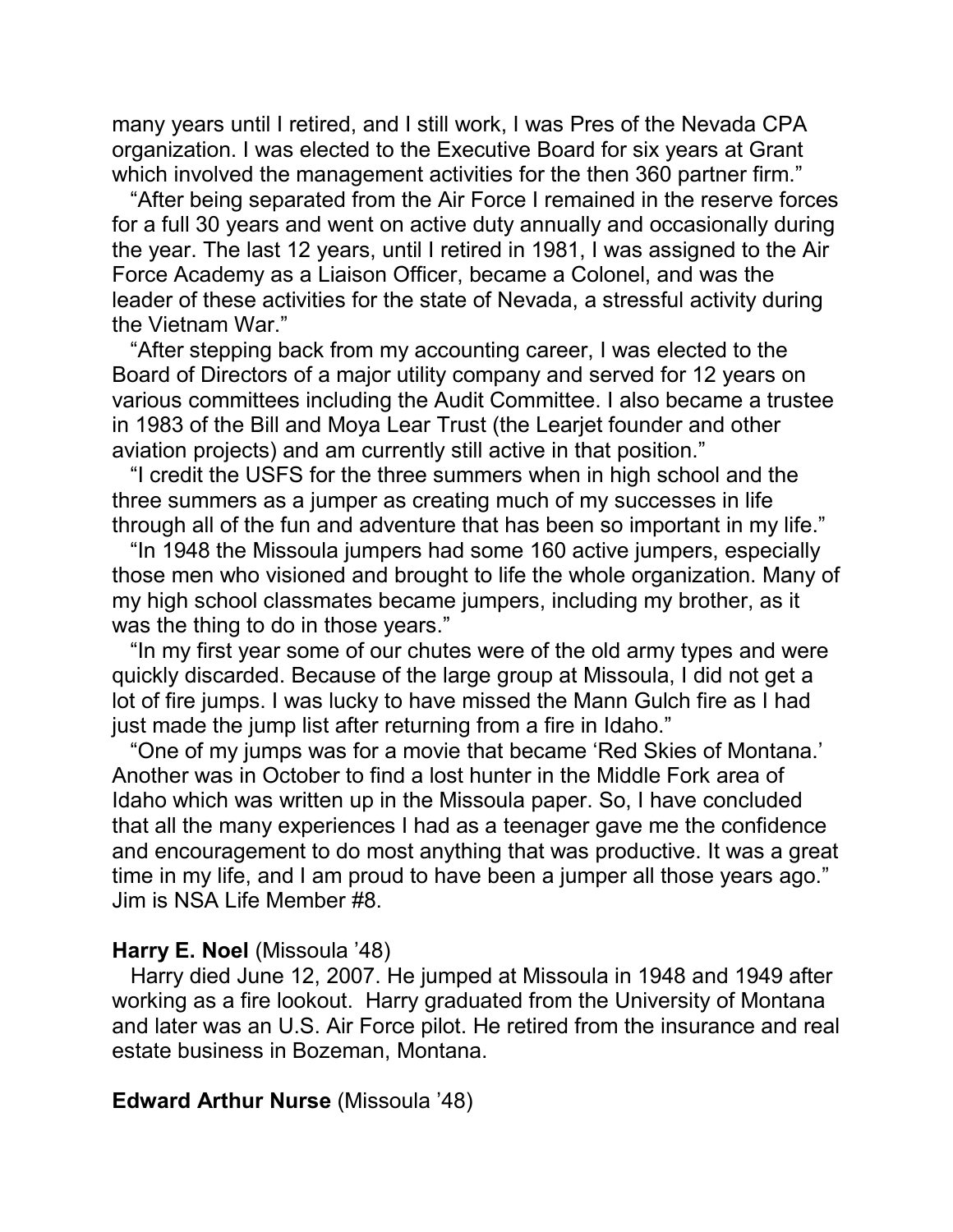Ed died March 3, 2003, in Helena, Montana, following a short bout with cancer. He was born June 18, 1928, in Missoula. Ed attended Roosevelt Grade School in Missoula until he moved with his mother and stepfather to Lone pine. There he attended junior high and high school and graduated in 1946. During his high school years, he was involved in every sport and enjoyed playing the drums and sang in the school chorus.

 From 1943-1945, Ed was a packer for the U.S. Forest Service in Missoula and in 1948-49 he was a Missoula smokejumper. He enlisted in the U.S. Navy and served as electricians' mate for 22 months.

 Ed worked as an instrument man for the county surveyor in Missoula in 1950-1951 and as student lab assistant at Montana State University-Bozeman in 1952-1953.

 He married Marian Louise Sampson in 1951. Ed graduated from Montana State University with a civil engineering degree and after MSU attended the University of California and received a "fast track" master's in engineering. He opened Foundation and Material Consultant Engineering located in Helena, an active business for 40 years.

#### **Herbert M. Oertli** (Missoula '48)

 Herb, 67, died October 21, 1991, in Missoula, Montana. He was born in Hamilton, Montana November 29, 1923, and graduated from Hamilton High School and went to work for the Todd shipyards in Seattle. Herb served in the Army as a sergeant in charge of a radar unit.

 Following his discharge, he went to work for the Forest Service on a trail crew, followed by his time as a smokejumper and later as Fire Control Officer on the Sula Ranger District. He retired in 1974 as a dispatcher at the Aerial Fire Depot in Missoula. Herb jumped at Missoula 1948-52, 54-60, and at Grangeville in 1953.

#### **William J. "Bill" Padden** (Cave Junction '48)

 Bill died October 22, 2008, in Duluth, Minnesota. He jumped at Cave Junction 1948-53 after serving in the U.S. Army Airborne. Bill graduated from St. John's University in 1953, worked for National Cash Register for 20 years and owned Griff and Associates in Hibbing, Minnesota, before retiring.

#### **Donald L. Pape** (Idaho City '48)

 Don died September 13, 2014, in Boise. He attended Boise Junior College and jumped at Idaho City in 1948 and 1950 before joining the Air Force. He flew the F-86 Safer Jet during the Korean War. Don completed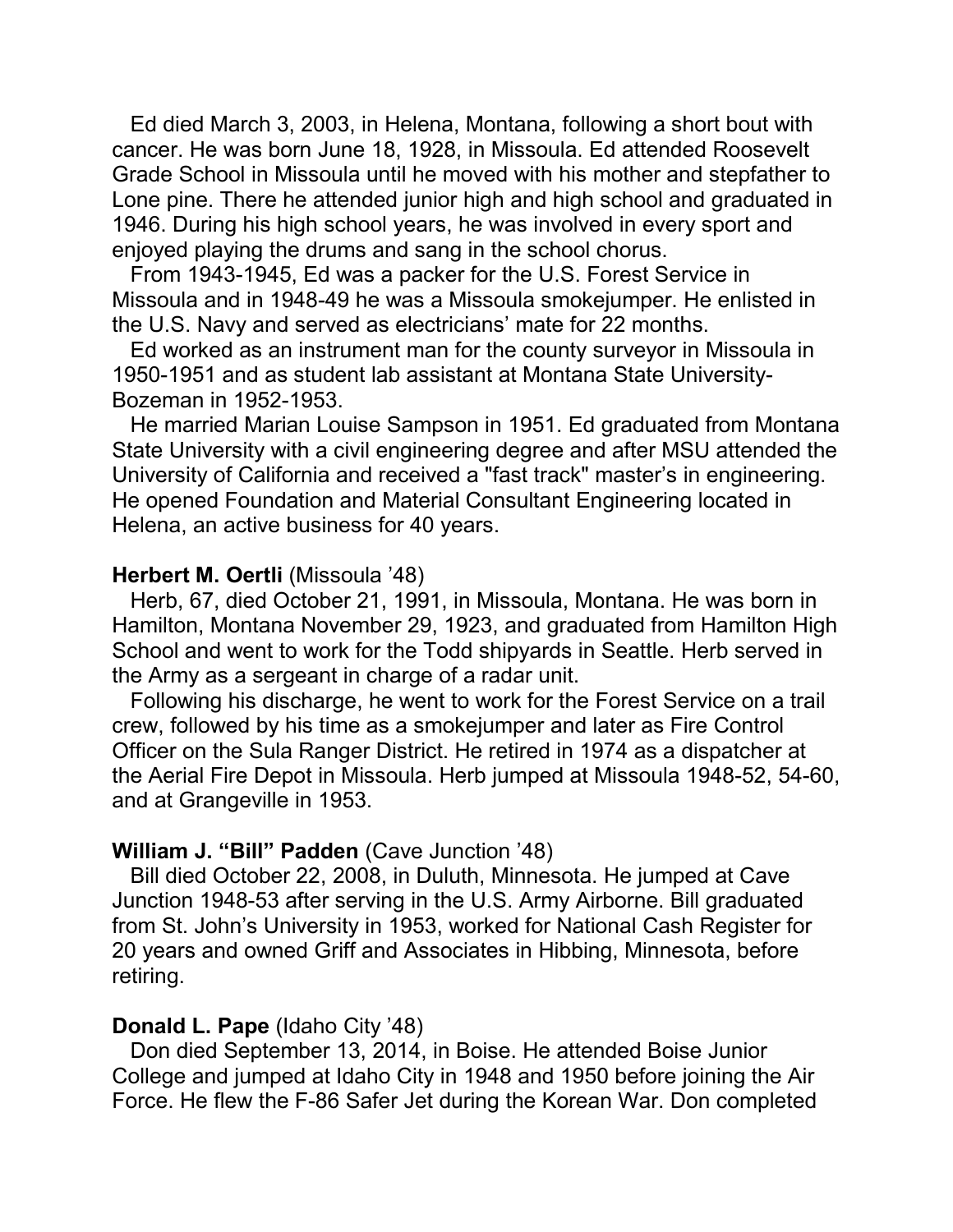129 combat missions before being shot down in 1953 and was a POW until the prisoner exchange at the end of the war.

 In 1955 he joined the Idaho Air National Guard and attended Creighton University Dental School where he graduated in 1959. He practiced dentistry in Boise from 1960-1993.

 Don received the Air Medal and Distinguished Flying Cross and was inducted into the Idaho Aviation Hall of Fame in 2012.

## **Frederick Charles Pearson (McCall '48)**

 Fred died March 1, 2011. He was born May 5, 1928. Fred was living in Kenai, Alaska, and jumped at McCall 1948-51.

### **Richard "Dick" Pennington** (Missoula '48)

 Dick died January 28, 1996, in Harrisonburg, VA. He was a Navy veteran of WWII. After military service he acquired degrees from the Univ. of Montana (Wildlife Technology) and the Univ. of Minnesota (Forestry). Dick went on to a 35-year career with the U.S. Forest Service.

# **Lloyd A. "Chuck" Pickard** (Missoula '48)

 Seventeen-year-old Marine Lloyd Pickard lost his sea bag during the invasion of the Mariana Islands in the South Pacific. A friend, Charles Armstrong, gave him a spare combat jacket with the name "Chuck" stenciled on the back. The young Marine wore it everywhere, even in college after the war. Soon, everyone was calling him "Chuck." They still do.

 Born in Brockton, Massachusetts, September 29, 1925, Chuck was a contemporary of Rocky Marciano. "Same neighborhood, different gang. It was an Irish-Italian thing."

 Interviewed by *Smokejumper* magazine in 2004, 60-plus years later, Chuck's booming still-Boston-accented voice filled the big enclosure.

 He quit high school in 1942 to join the Marines, spending 27 months hopping from one Japanese-held tropical island to the next. Familiar names like Saipan, Tarawa, Kwajalein, Eniwetok and Tinian, and the not-sofamiliar: Nuku'alofa and Funafuti. Once the Japanese were supposedly chased off an island, Chuck's anti-aircraft battery was brought in to protect American airfields, bombers and their crews from Japanese nighttime bombings. The reality was that his battery was regularly attacked by fanatical Japanese soldiers bypassed by the Marine assault forces. Chuck's best friend from high school, who had joined the Marines with him, was killed in action.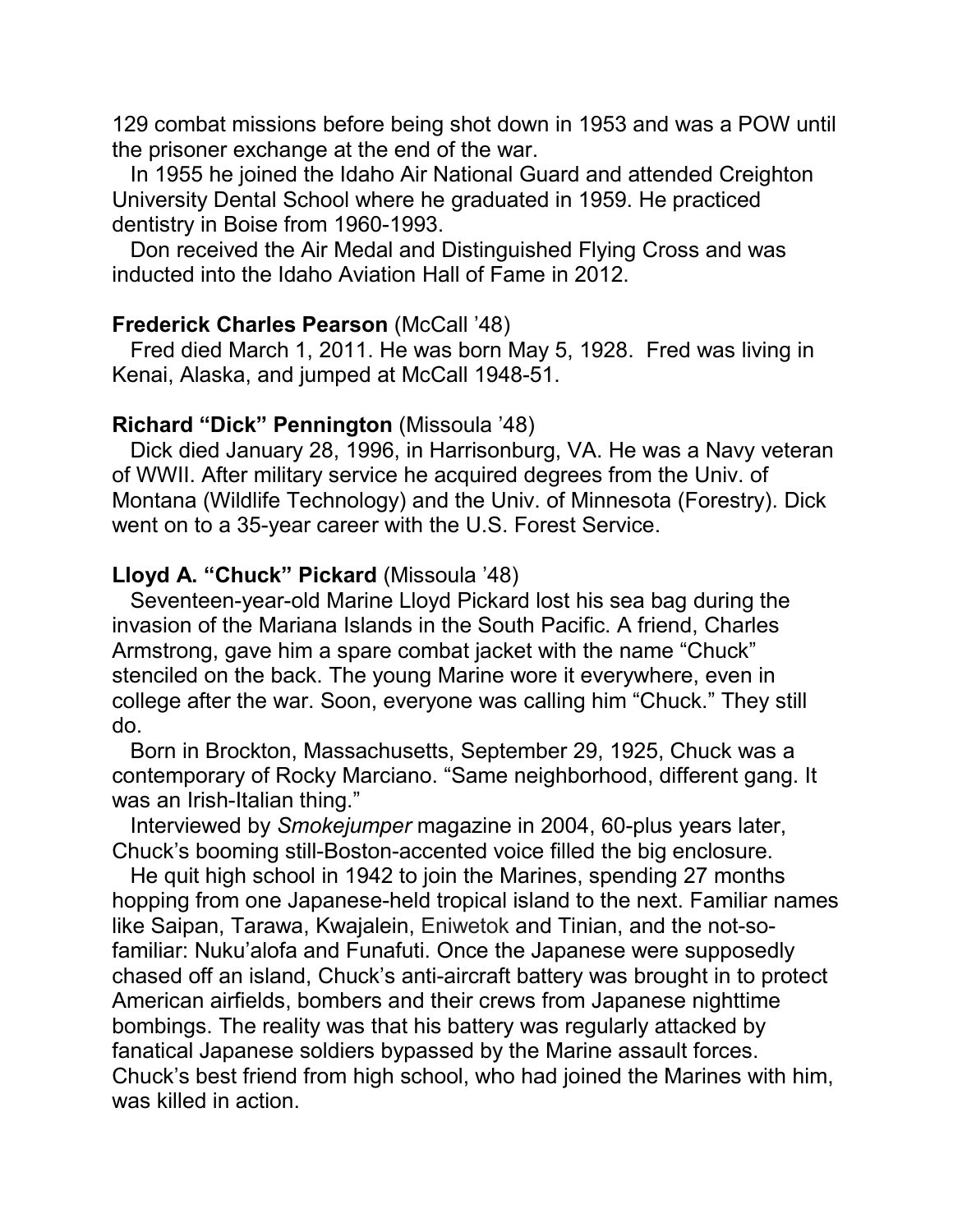Discharged exactly four years after Pearl Harbor Day, Chuck enrolled in Massachusetts State College, studying forestry. The summers of '46 and '47 found him working for the Forest Service in exotic (especially for an Easterner) places like Priest River Falls in the northern tip of the Idaho panhandle. He visited the last of the big Rocky Mountain logging camps in their heyday. Diamond Match Company drove huge white pine logs hundreds of miles down rivers, across lakes, and, where necessary, through spectacular flumes to mills in Newport, Washington. It was the old Wild West, and Chuck saw it all.

 Chuck joined the Missoula jumpers in 1948, making squadleader in his first year. In 1949 he trained most of the jumpers that perished at Mann Gulch. "They were college kids that arrived late for training, and that's why I got them." Chuck made six fire jumps over three seasons.

 Another time Chuck's crew jumped the Middle Fork of the Salmon River. **Fred Brauer** (MSO-41) offered Chuck a choice of hiking out 18 miles to Yellow Jacket or attempting to raft down the river, using war surplus rubber rafts that would be dropped in. Sliding down the steep slope of the canyon toward the river, Chuck hoped that the rafts would arrive intact. They did, and the first rafting trip down the Salmon was soon history.

 Chuck left jumping in the fall of 1950. He and a buddy traveled to Florida to visit an aunt. Three weeks later, he was wearing the uniform of the Fort Lauderdale Police Department. "Badge #25. Lots of gunplay." After six months he donned the plain clothes of a detective. Thirteen years later he formed his own private detective agency, selling out in 1977.

 Chuck's fond memories of jumping were not exclusively those of falling out of airplanes. He would occasionally visit downtown Missoula, often in the company of **Gar Thorsrud** (MSO-46), to mingle with the city's café society. "Bunch of red-nosed loggers and cowboys would play in a string band on the street outside the Silver Dollar. Some of them were pretty good." *Written in 2004 by John Helmer (RDD-59)*

#### **James Eugene Putnam** (North Cascades '48)

 Sgt. James E. Putnam (USMC) was killed in combat May 31, 1951, in Korea. He was born February 5, 1926, in Wheatland, Wyoming, and graduated from Aberdeen (WA) H.S. in 1943. Jim 17, enlisted in the Marines and served in the South Pacific being discharged in 1946. He attended and graduated from Washington State in Agriculture Education using the GI Bill for his education. In 1950 he married Evelyn Branch and was called back into the Marine Corps in December 1950 and shipped to